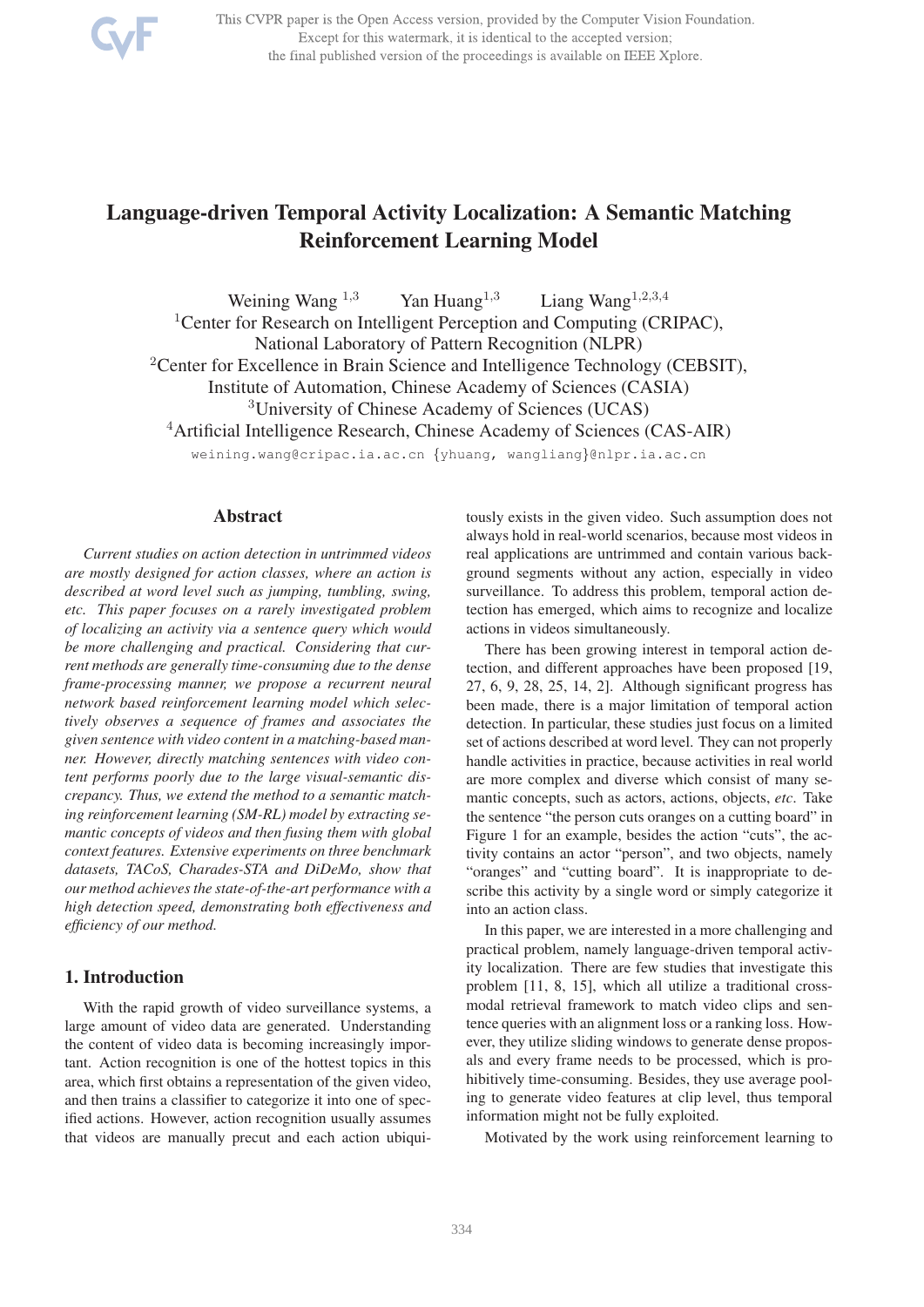

Figure 1. Illustration of semantic concepts in videos.

avoid time-consuming proposal generation in single-word video action detection [26], we also want to use a reinforcement learning based method for efficient language-driven temporal activity localization. However, directly applying the existing method to this new problem is infeasible, since they correlate the action word with video content in a classification way, while we focus on sentences rather than words, which include multiple words of action, actor and object. Although we could regard a sentence as multiple word-level classes and perform reinforcement learning in a multi-label learning way, this will ignore the intrinsic semantic order of the sentence and lead to confusion to the final semantic meanings [12]. In addition, the existing methods usually train an individual reinforcement learning model for each action class (totally 20 or 21 models), which cannot scale to our problem since words in the sentence can be diverse and the total number could be several thousands.

To deal with these issues, we propose a recurrent neural network based reinforcement learning model for languagedriven temporal activity localization. Under the guidance of sentences, our model acts as a recurrent neural network based agent which dynamically observes a sequence of video frames and finally outputs the temporal boundaries of the given sentence query with a high detection speed. In particular, at each time step, the hidden state of the recurrent neural network is supervised by the sentence embedding to select the next observation location and output candidate detections. After observing several selected video frames, the model will output the final temporal boundaries of the activity. Different from separately training a model for each action class by classification [26], our model aims to associate the entire sentence with video content in a matching-based manner. In particular, we introduce a state value, namely a matching score, which measures the similarity of the given sentence query and current observed video frame. Here we use back-propagation to train the neural-network components and policy gradient to address the non-differentiablities due to the selecting manner.

However, we experimentally find that directly matching sentences with video content performs poorly, and the prediction of matching scores is not accurate, as well as the poor performance of activity localization. It is because there

exists a huge visual-semantic gap between videos and sentence queries. As shown in Figure 1, the sentence contains highly abstract semantic concepts as actor, action, and object, while the representation of video usually lacks of such high-level semantic information. To make video representations semantically more comparable with sentences, we improve our method as a semantic matching reinforcement learning (SM-RL) model which improves video representation by introducing visual semantic concepts. To predict the semantic concepts of video frames, we exploit supervised learning methods based on the annotations of datasets. A fixed-length vector is created for each video frame, whose length is the size of the attribute set. Each element in the vector presents the prediction probability for a specific semantic concept. After applying semantic concept learning, the matching score becomes more accurate and reliable, and the final performance improves significantly. We evaluate our model on three benchmark datasets, TACoS, Charades-STA and DiDeMo. Experimental results show that our model outperforms the state-of-the-art method with high detection speed. The major contributions of this paper are summarized as follows:

- We propose a recurrent neural network based reinforcement learning model for language-driven temporal activity localization, which dynamically observes a sequence of video frames conditioned on the given language query and finally outputs temporal boundaries.
- To bridge the semantic gap between visual and semantic information, we further introduce mid-level semantic concepts into the model and we propose to correlate the visual and semantic information in a semantic matching manner.
- Our approach achieves the state-of-the-art performance on three benchmark datasets, and  $6\times$  faster than the previous state-of-the-art work.

## 2. Related Work

We briefly review temporal action detection and temporal action proposal generation in this section.

Temporal Action Detection Temporal action detection aims to identify the start and end time as well as the action category for each action instance in a long untrimmed video, which has received significant attention. Approaches to video action detection in the literature can be roughly grouped into three categories. The first category is to employ temporal annotations to train the models in a supervised learning manner. Some of these works are in a two-stage proposal-classification manner [20, 7, 3, 19, 28], which first generate temporal video proposals and then classify the action categories for each proposal. However, most of these methods rely on external proposal generation or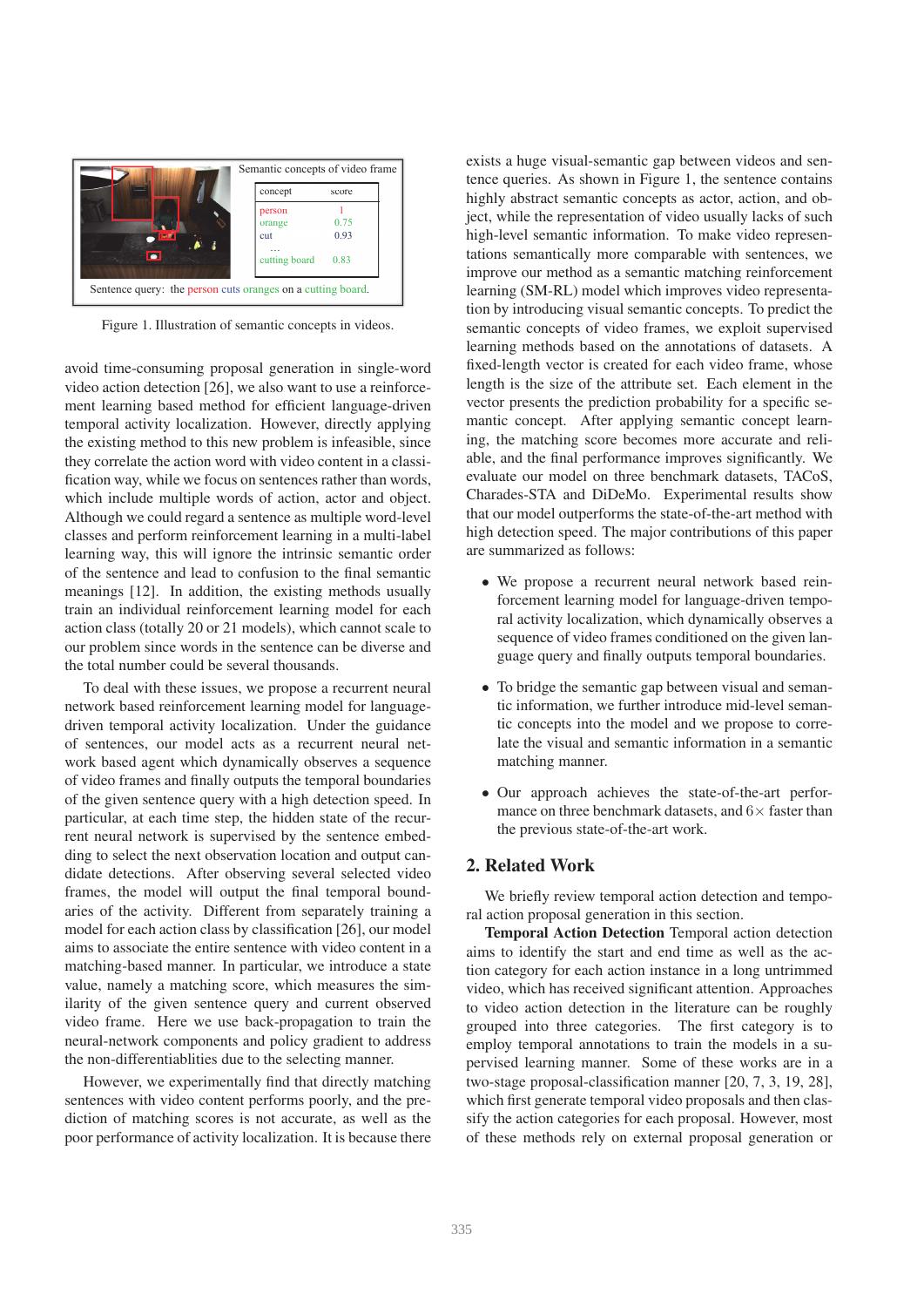

Figure 2. The framework of the proposed SM-RL model. In the forward pass, the sentence query is encoded by skip-thoughts [13] and further mapped into  $E_s$ . The global context feature of video frame is concatenated with the semantic concept feature. The location of current observed frame  $loc<sub>t</sub>$  is embedded and concatenated with the video representation. The LSTM sequentially summarizes information from historically observed frames, and encodes temporal information of the video. The hidden state  $h_t$  is concatenated with  $E_s$  to output the action and state value. The action output is used to sample actions from the action space so as to select the next observation location  $loc_{t+1}$ . The state value consists of a candidate detection  $d_t$ , a matching score  $m_t$ , and a binary prediction indicator  $p_t$ . The reward and loss function are then calculated according to the state value. The agent takes the termination action to stop the observation process at time step *T*, and outputs final temporal boundaries according to the candidate detections. Rectangles with F denote fully connected layers.

sliding windows at multiple temporal scales, leading to computationally infeasible for large-scale video processing. Some other works follow the architecture of faster R-CNN which is end-to-end trainable, such as [9, 6, 10, 25, 5]. Although these methods are more efficient to some extent, temporal information is not fully explored in video features. The second category is based on weakly supervised learning, where only video-level action labels are available for training without temporal annotations. Untrimmed-Net [24] learns attention weights on precut video segments using a temporal softmax function and thresholds the attention weights to generate action proposals. Nguyen *et al.* [16] propose to combine temporal class activation maps and class agnostic attentions for temporal localization of target actions. The third category uses reinforcement learning to learn the observation policies. Yeung *et al.* [26] formulate the model as an agent that learns a policy for sequentially forming and refining hypotheses about action instances. Our detection procedure is similar to the third category mentioned above, but we focus on localizing sentencedescribing activities rather than actions described at wordlevel.

Temporal Action Proposal Generation The goal of temporal action proposal generation is to extract semantically important (*e.g.*, human actions) segments from untrimmed videos. In [20, 28, 4], the problem is formulated as a binary classification problem (*i.e.*, action vs. background). Heilbron *et al.* [4] propose the use of dictionary learning for class independent proposal generation. Zhao *et al.* [28] use an actionness classifier to obtain binary actionness probabilities for video clips, and then find those continuous temporal regions with mostly high actionness snippets to serve as proposals. Shou *et al.* [20] introduce a multi-stage framework to classify if the content of a video segment is an action or not. Gao *et al.* [10] utilize temporal boundary regression for actions based on clip-level units. Shyamal *et al.* [3] exploit a new architecture SST to run over the video in a single pass, without the use of overlapping temporal sliding windows. Different from these works that extract arbitrary action segments from videos, we aim to locate an activity with specific sentence description.

# 3. Methodology

Given a long untrimmed video  $v = \{v_1, v_2, ..., v_N\},\$ where  $v_i$   $(i = 1, 2, ..., N)$  is the *i*-th frame, as well as a sentence query s, the goal of language-driven temporal activity localization is to identify temporal boundaries of the visual content that the sentence refers to, namely  $(t_{start}, t_{end})$ . Inspired by human's decision-making process, we formulate the model as an agent that interacts with the environment (*i.e.*, the long videos) and takes a series of actions to optimize the target (*i.e.*, localizing the activity). The historical experience is also explored to assist current decision. As shown in Figure 2, we base the agent on a recurrent neural network which summarizes historical observations from the input video and the sentence query.

To locate an activity, it is important to first understand the overall meaning of the sentence. In this paper, we use skip-thoughts [13] to encode the sentences, because skip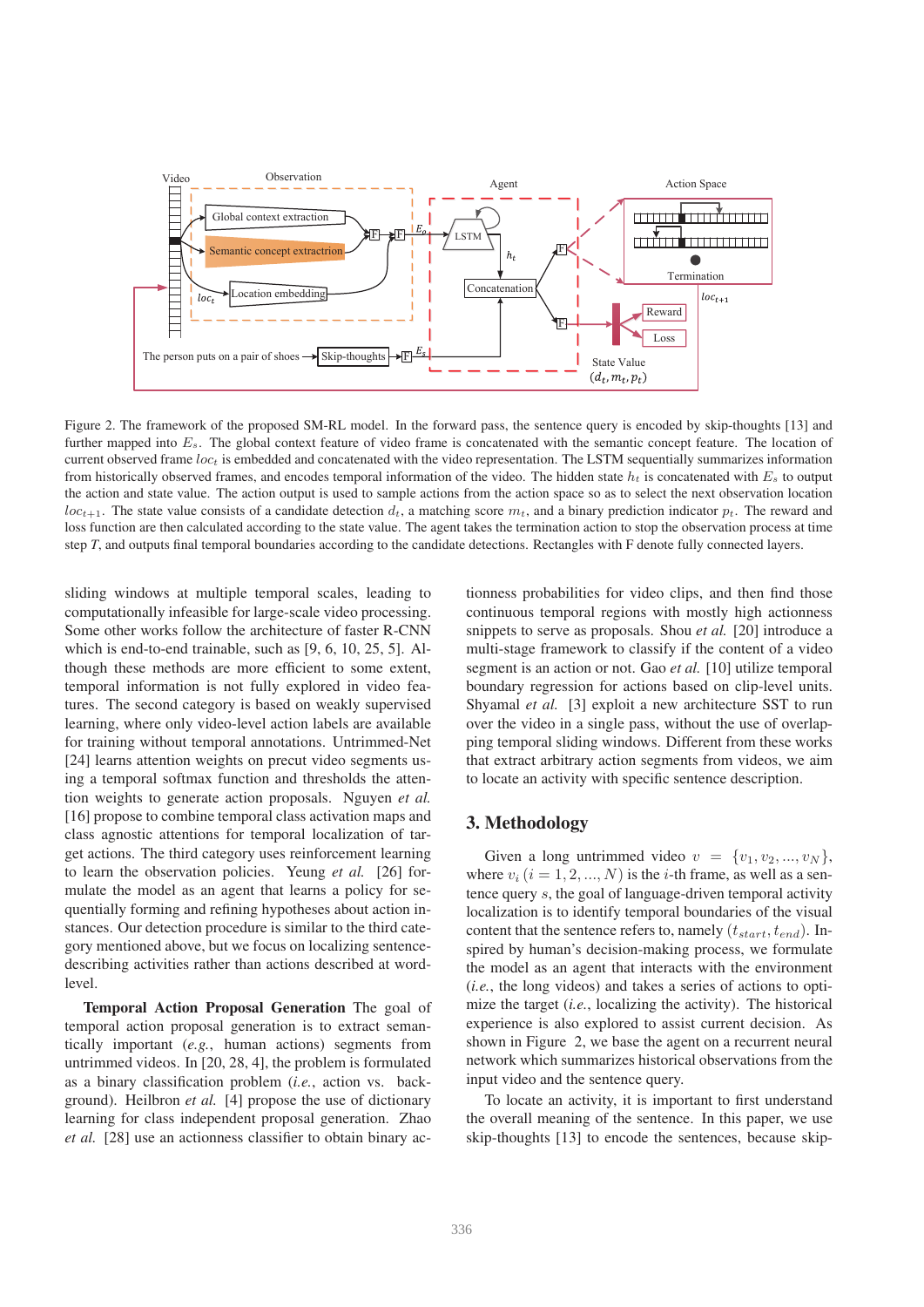thoughts is trained on a large corpus of documents, which can produce generic sentence representations that are robust and perform well in cross-modal tasks. In the observation module, global context feature is extracted to represent the global information of the image, while semantic concept feature is predicted to focus on the regional information and bridges the gap between videos and sentences. Thus, we concatenate the global context feature with the semantic concept feature for their complementary property. The location of the observed video frame plays an important role in the network, because the goal of this task is closely related to the temporal information of videos. Hence, we combine the location information with the video representation. Then, the final output of observation module  $E<sub>o</sub>$  is input into the LSTM to integrate visual information.

A decision-making process in reinforcement learning consists of a series of actions. After each action, a state value is obtained and a reward is assigned to the agent according to current state value. In our framework, the agent combines information from historical observations  $h_t$  with the embedding of sentence query  $E_s$  to sample action from the action space and output three state values (a candidate detection  $d_t$ , a matching score  $m_t$ , and a binary prediction indicator  $p_t$ ). Finally, the agent executes the sampled action to determine the location of next observation frame  $loc_{t+1}$ . The agent aims to find the most precise localization result by maximizing the accumulated reward. Thus, after observing all the selected frames, the agent receives a reward according to the precision of candidate detections.

#### 3.1. Semantic Concept Learning

TACoS provides attribute annotations for each video clip including actions, vegetables, kitchen items, *etc*. We build the semantic concept vocabulary directly based on these annotations. Charades-STA and DiDeMo do not provide attribute information but only sentences. We use NLP toolbox to select nouns, adjectives, verbs and numbers as semantic concepts. Since the size of the semantic concept vocabulary is very large, we exclude the words with low use frequencies. Consequently, the vocabulary containing  $K$  semantic concepts is obtained. A straightforward way is to formulate semantic concept learning as a multi-label classification based model.

Multi-label Classification Based Model Taking the extracted video features from fc-7 of the VGG-16 [21] network as input, we train a CNN network for multi-label classification. The CNN we used is a 2-layer fully connected network. The size of the first layer is 4094. The size of the second layer is  $K$ , each corresponding to the prediction probability for a specific semantic concept. Given a video frame, its multi-hot representation of ground truth semantic concepts is  $y_i \in \{0,1\}^K$ , and the semantic concept vector predicted by the multi-label CNN is  $\widetilde{y}_i \in [0,1]^K$ . The

model can be learned by optimizing the following objective:

$$
L_{CNN} = \sum_{j=1}^{K} log(1 + e^{-y_{i,j}\tilde{y}_{i,j}})
$$
 (1)

where  $y_{i,j} = 1$  or 0 means whether the video frame  $v_i$  contains the j-th semantic concept or not.  $\widetilde{y}_{i,j}$  means the probability that  $v_i$  contains the *j*-th concept generated by the second layer of the multi-label CNN.

Faster R-CNN Based Model We find that the predicted semantic concepts are not satisfying on accuracy with the above multi-label classification bases model. We think that there might be two reasons. First, semantic concepts usually exist in local regions rather than global image. The global image includes many concept-irrelevant contents that could be quite noisy. Second, the used datasets are relatively small and the numbers of semantic concepts are not balanced, therefore the trained models are biased. To deal with these two issues, we use Faster R-CNN in conjunction with Visual Genome dataset [22] to predict the semantic concepts. In particular, to obtain regional visual features, we use Faster R-CNN to detect regions and output their corresponding features. To overcome the limitation of our experimental datasets, we train the model with Visual Genome dataset [22], which is a large dataset containing very diverse content that could cover most instances appeared in our experimental datasets. The dataset has very rich and regionlevel annotations for each image, so we can use them to train the model. Moreover, some recent works have demonstrated the usefulness of this dataset for general cross-modal data analysis, *e.g.*, image captioning [23] and VQA [1].

Thus, we follow [1] to use Faster R-CNN with ResNet-101 pretrained for classification on ImageNet [18] and then finetune the model on the Visual Genome [22] dataset. The output box proposals of the Faster R-CNN are used to generate a set of image features, and non-maximum suppression is applied for each object class using an IoU threshold. All regions where any class detection probability exceeds a confidence threshold are selected. In order to predict semantic concepts for region  $i$ , we concatenate the meanpooled convolutional feature from region  $i$  with a learned embedding of ground-truth object class. We feed this into a softmax function over each semantic concept. In the testing stage, we can obtain semantic concepts for each video frame by summarizing the semantic concepts contained in all regions.

#### 3.2. SM-RL Model

After obtaining the semantic concept features of video frames, we detail the proposed semantic matching reinforcement learning (SM-RL) model as illustrated in Figure 2. At each time step  $t$ , we use skip-thoughts [13] to encode the sentence query, where the output is further embedded to  $E<sub>s</sub>$  with a fully connected (FC) layer followed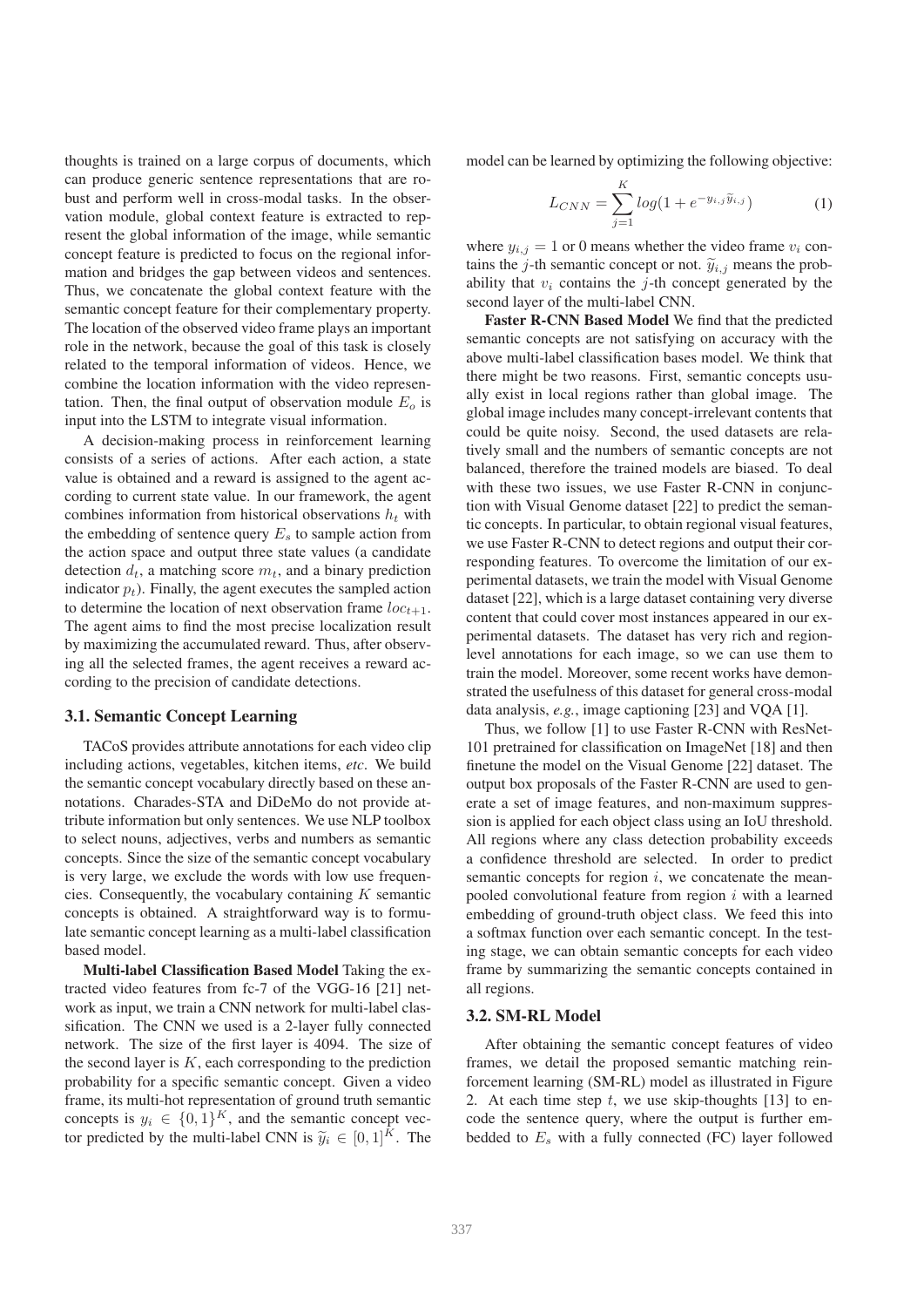by a sigmoid function. The global context feature of video frame is extracted from fc7 of the VGG-16 network [21]. We then concatenate the semantic concept feature with the global context feature as the final content representation of the video frame, and it is further embedded by a FC layer followed by a sigmoid function. The location of current frame  $loc<sub>t</sub>$  is normalized to [0, 1] in a video sequence, and it is encoded with a FC layer followed by a sigmoid function. Then the video representation and location information are concatenated and further embedded, as the visual input to the LSTM, namely  $E_o$ . In particular,  $E_o$  encodes both the content of the video and the location of the content. The other input of the LSTM is the previous hidden state  $h_{t-1}$ which summarizes information from all the historically observed frames. We then concatenate the hidden state  $h_t$  with  $E<sub>s</sub>$  to jointly output the action and state values.

State and Action Space At each step, the agent decides the action to execute according to current information. The action is to select the temporal location  $loc_{t+1}$  of the video frame that the agent chooses to observe next. This location is not constrained, and the agent may skip both forwards and backwards around a video. The location is formulated as  $loc_{t+1} = f_l(h_t || E_s; \theta_l)$ , where  $f_l$  is a fully connected layer, such that the agent's decision is a function of its past observations, their temporal locations and the sentence query. At training stage, the location is sampled from a Gaussian distribution,  $loc_{t+1} \sim p(\cdot | f_l(h_t || E_s; \theta_l))$ , where  $f_l(h_t||E_s; \theta_l)$  represents the mean of the distribution, and the variance  $\delta$  is fixed as a constant. At testing stage, the MAP estimate is used to infer the next observation location.

There are three state values at each time step: a candidate detection  $d_t$ , a matching score  $m_t$ , and a binary prediction indicator  $p_t$  to indicate whether  $d_t$  should be emitted as a prediction. The candidate detection  $d_t$  is  $(t_{start}, t_{end}) \in$  $[0, 1]^2$ , where  $t_{start}$  and  $t_{end}$  are the normalized start and end time of the sentence query,  $m_t$  is the cross-modal matching score indicating the cross-modal similarity of the given sentence query and the observed video frame.  $t_{start}$ ,  $t_{end}$ ,  $m_t$  and  $p_t$  are calculated as:

$$
(t_{start}, t_{end}) = f_{se}(h_t || E_s; \theta_d)
$$
 (2)

$$
m_t = f_m(h_t || E_s; \theta_m)
$$
 (3)

$$
p_t = f_p(h_t||E_s; \theta_p) \tag{4}
$$

At the training stage,  $f_p$  is used to parameterize a Bernoulli distribution from which  $p_t$  is sampled. At the testing stage, the MAP estimate is used. Note that,  $f_l$ ,  $f_{se}$  and  $f_m$  mentioned above are all designed as a fully connected layer followed by a sigmoid function.

**Semantic Matching** As illustrated above, we use  $m_t$  to indicate the cross-modal similarity of the given sentence query and the observed video frame, which plays an important role in localization. Since we want the agent to find

more relevant video frame of the sentence query,  $m_t$  is intended to be closer to 1 if the observed video frame is related to the sentence query, and 0 otherwise. The training objective is then to minimize the standard cross-entropy loss:

$$
L_{cls}(m_t; \theta_m) = -\sum_i (r_i)logP(r_i|m_i; \theta_m)
$$
 (5)

where  $r_i=1$  or 0 denotes whether the  $i_{th}$  video frame is related to the sentence query.

#### 3.3. Location Regression Loss

The goal of this work is to output temporal boundaries of the video clip related to the language query. To obtain more precise prediction, we train  $d_t$  and  $m_t$  at each time step using backpropagation.

Boundary Regression Loss With the temporal annotations of sentences, we are capable to train the candidate detection  $d_t$  using standard backpropagation. Since we want the candidate detection at each time step to get closer with the ground truth, the candidate detection at each time step is involved in the loss function no matter whether the candidate detection is emitted as a prediction. Suppose there is a set of candidate detections  $D = \{d_t | t = 1, ..., T\}$  produced by the agent over  $T$  time steps, and the ground truth annotation is  $(g_{start}, g_{end})$  for the sentence query. The loss function is defined as

$$
L(D) = \omega_1 \sum_t L_{cls}(m_t) + \omega_2 \sum_t L_{loc}(d_t, (g_{start}, g_{end}))
$$
\n(6)

The classification loss  $L_{cls}(m_t)$  is a standard crossentropy loss. The localization loss is defined as an  $L_2$  regression loss, namely  $L_{loc} = ||(t_{start}, t_{end}) (g_{start}, g_{end})$ .  $\omega_1$  and  $\omega_2$  are two hyper-parameters controlling the balance of these two loss functions.

Frame-level Regression Loss In Eq. (6), we directly regress the start time and end time with an  $L_2$ -form regression loss. In this section, we transfer the regression problem into a multi-label classification problem to verify whether each frame in the training sample is a relevant frame to the sentence query. After concatenation of  $h_t$  and  $E_s$ , we input the concatenated vector into a fully connected layer followed by a sigmoid function, where the number of output node is the number of frames in one training sample. We denote each output of the fully connected layer as  $p_{ij}$ , which indicates the probability that each frame belongs to the predicted video clip.

We try several loss functions, and find that the simple binary sigmoid cross-entropy loss works best. Therefore the location regression loss in Eq. (6) can be rewritten as

$$
L_{loc} = \frac{1}{n} \sum_{i}^{n} \sum_{j}^{M} [x_{ij} log(p_{ij})] + (1 - x_{ij}) log(1 - p_{ij})]
$$
\n(7)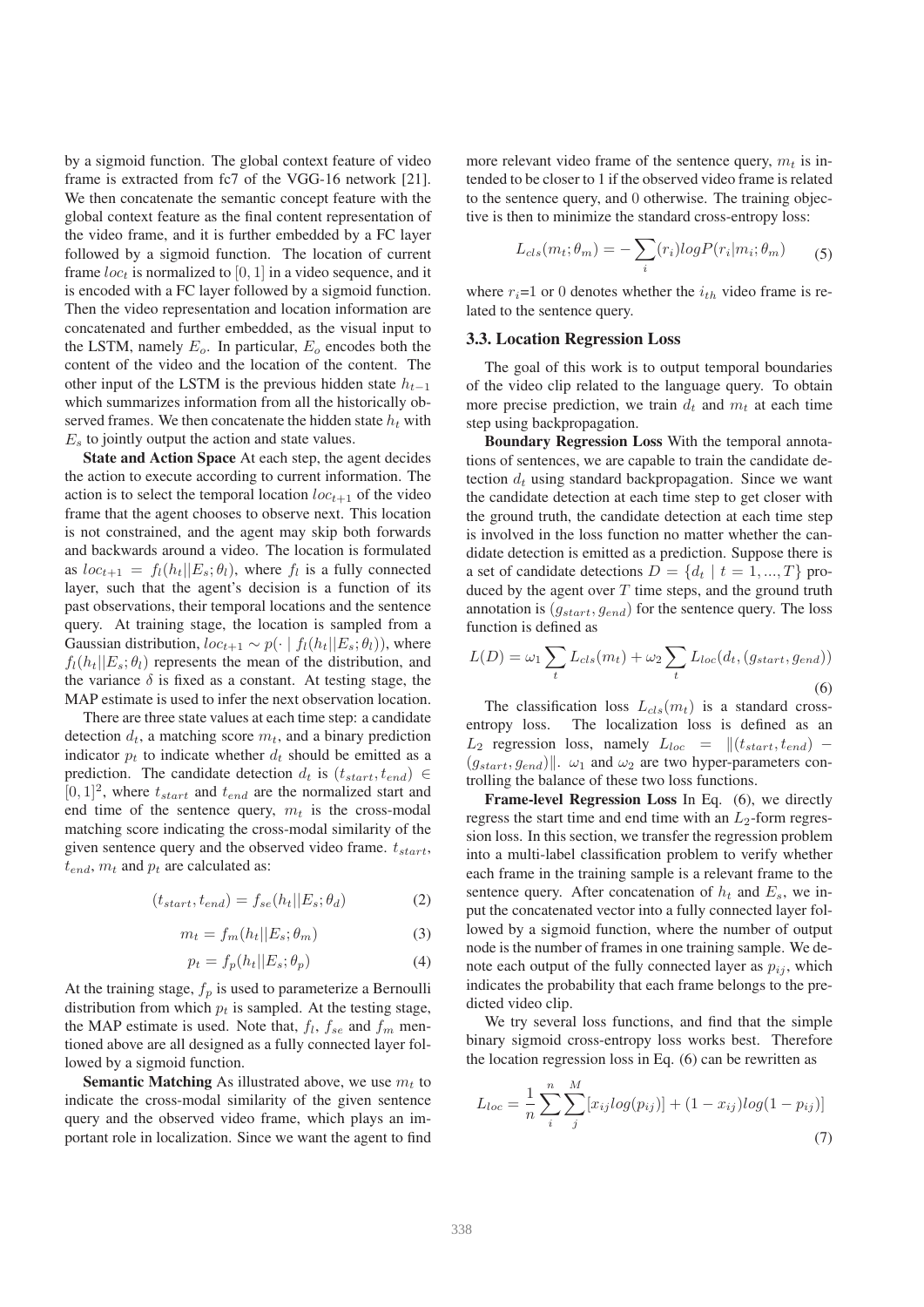where j is the  $j_{th}$  frame in a training sample, M is the total number of input frames,  $x_i = [x_{i1}, x_{i2}, ..., x_{iM}]$  is the label vector of the  $i_{th}$  training sample.  $x_{ij} = 1$  or 0 denotes whether the frame is related to the sentence query or not.  $p_{ij}$  denotes the probability that the frame is related to the query. At the testing stage, we regard those continuous temporal regions with mostly high probabilities as the detection results.

#### 3.4. Reward

Because the prediction indicator  $p_t$  and observation location  $loc_{t+1}$  are non-differentiable which cannot be trained using backpropagation, we use reinforcement learning to solve them. Since we aim to find the most accurate location of an activity described by the sentence, the reward function should lead the agent to find a detection with high recall and high precision at the final time step. Thus, we formulate the reward function to encourage true positives, while depress false positives and false negatives:

$$
r_T = \begin{cases} R_{FN}, & FN\\ N_{TP}R_{TP} + N_{FP}R_{FP}, & TP \text{ and } FP \end{cases}
$$
 (8)

where FN (false negative) represents the model does not emit any prediction while there is a ground truth video clip in the video, and a negative reward  $R_{FN}$  is assigned to the agent.  $N_{TP}$  is the number of TP (true positive) predictions, where a prediction is emitted and the IoU between the prediction and the ground truth is larger than a threshold.  $R_{TP}$  is the positive reward assigned to the TP predictions.  $N_{FP}$  is the number of FP (false positive) predictions. There are two kinds of FP predictions. 1) The input video does not contain any relevant video clips to the sentence query but the model emits a prediction. 2) There exists a relevant video clip for the sentence query and the model indeed emits a prediction, but the IoU is smaller than the threshold. It should be noted that all reward is assigned at the  $T_{th}$  (final) time step, while the reward is zero in the middle time step, which leads the model to a high overall detection performance.

## 4. Experiments

## 4.1. Training Data

We evaluate our method on three benchmark datasets, TACoS [17], Charades-STA [8] and DiDeMo [11]. TACoS consists of 17,344 clip-sentence pairs. Following the same train/val/test split strategy as Gao *et al.* [8], we split the dataset in 50% for training, 25% for validation and 25% for testing. There are 19,509 clip-sentence pairs in the Charades-STA dataset. We split it as in [8] by dividing the dataset into 13,898 clip-sentence pairs in the training set, and 4,233 clip-sentence pairs in the testing set. DiDeMo dataset contains 10,464 videos with 40,543 clip-sentence pairs. We split the videos as [11], namely 8,395 for training, 1,065 for validation and 1,004 for testing.

We use sliding windows with a fixed scale to collect training video samples which are the input to our framework. For a sliding window clip, we align it as a positive training sample if it satisfies two constraints: 1) The IoU (intersection over union) of the sliding window clip and the ground truth temporal interval is larger than 0.5. 2) The nIoL (non intersection over length) of the sliding window clip and ground truth temporal interval is smaller than 0.2. We also collect negative samples which have no intersection with any sentence annotations.

The length of training samples of TACoS is fixed as 400 frames, the overlap of consecutive video clips is 40%. We further downsample the video clips by randomly selecting a single frame for every consecutive 16 frames. Therefore, the agent processes the video data in a sequence of 25 frames each time. For the Charades-STA dataset, the length of training samples is 252 frames, and the overlap of consecutive video clips is also set to 40%. We downsample the 252 frames to 21 frames, such that the agent processes the video data in a sequence of 21 frames. For DiDeMo dataset, we fix the training samples as 320 frames, and the overlap of consecutive video clips is also set to 40%. We then down sample the 320 frames to 20 frames.

#### 4.2. Experimental Settings

The sizes of the semantic concept vocabularies for TACoS, Charades-STA and DiDeMo are 71, 60 and 85 respectively. In the Faster R-CNN based semantic learning model, the IoU threshold is set as 0.7 for region proposal suppression, and 0.3 for object class suppression. For the recurrent neural network, we use a 3-layer LSTM network with 1024 hidden units in each layer. The agent observes a fixed number of frames for each sequence, typically 6 in our experiments. We train the model with the batch size of 256, including 128 positive samples and 128 negative samples. The learning rate is assigned as 0.002. The standard variance  $\delta$  of the Gaussian distribution is set to 0.08 for the observation location  $loc_{t+1}$  in the training stage. In Eq. (6),  $w1$  and  $w2$  are both set as 1. The hyper-parameters are determined by cross validation. We will analyze the effect of several important hyper-parameters in Section 4.4.

During testing, any candidate detections overlapping or crossing sequence bounds are merged with a simple union rule. For fair comparison, we adopt the same evaluation metric as [8] on TACoS and Charades-STA, which computes " $R@n, IoU=$ m" meaning the percentage of at least one of the top-n results having  $IoU$  with the sentence annotation larger than  $m$ . Suppose there are  $N$  sentences in total, the overall performance is the average among all the sentences.  $R(n, m) = \frac{1}{N} \sum_{i=1}^{N} r(n, m, s_i)$ , where  $r(n, m, s_i)$ is the recall for a sentence query  $s_i$ . For DiDeMo dataset,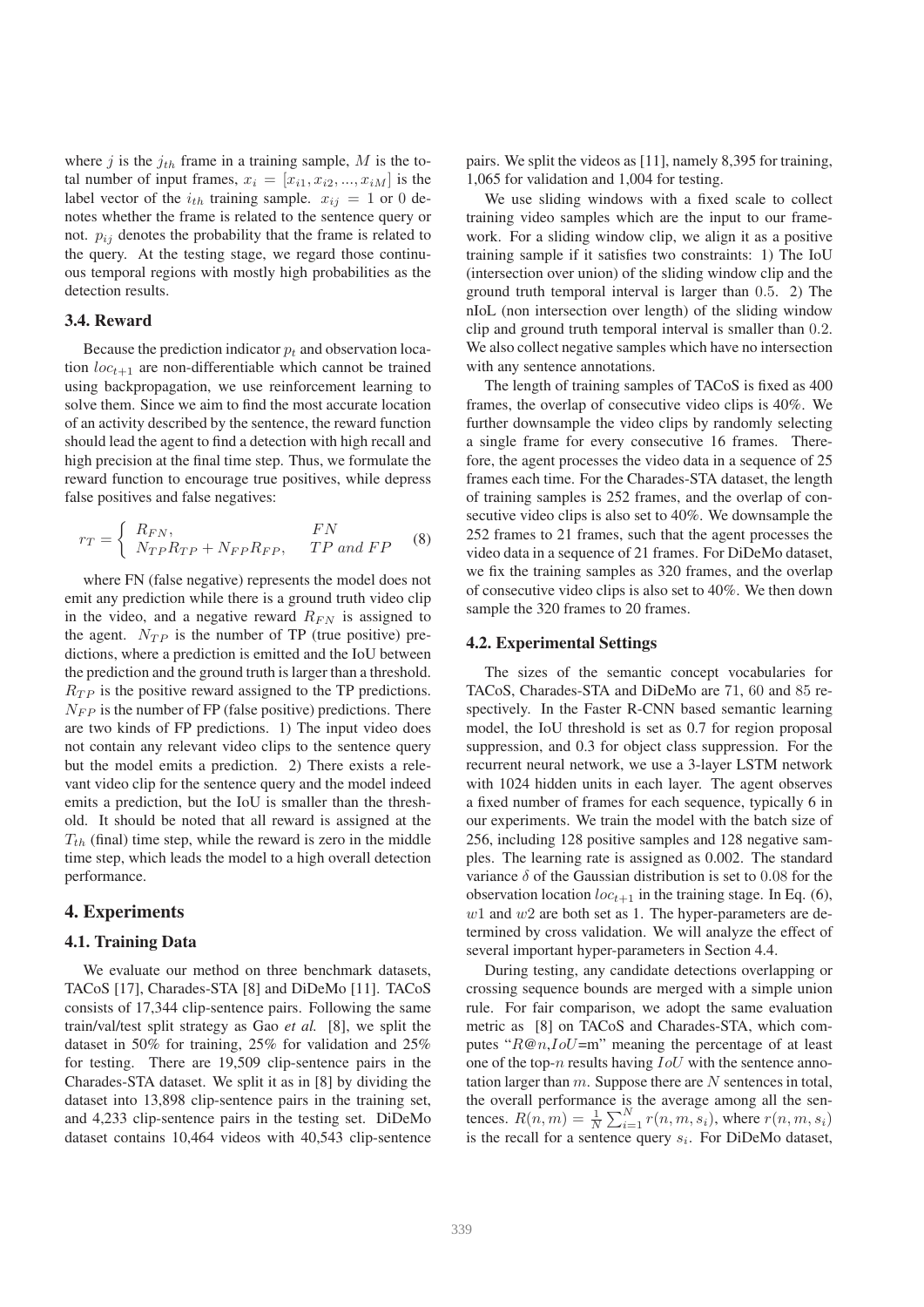|                  | <b>TACoS</b> |       |       |       |                                                     |       | Charades-STA |       |       |       |                                                                          |       |
|------------------|--------------|-------|-------|-------|-----------------------------------------------------|-------|--------------|-------|-------|-------|--------------------------------------------------------------------------|-------|
| Method           | R@1          | R@1   | R@1   | R@5   | R@5                                                 | R@5   | mR           | R@1   | R@1   | R@5   | R@5                                                                      | mR    |
|                  |              |       |       |       | [[oU=0.5] IoU=0.3] IoU=0.1] IoU=0.5 IoU=0.3 IoU=0.1 |       |              |       |       |       | $\text{IoU} = 0.5 \text{ IoU} = 0.7 \text{ IoU} = 0.5 \text{ IoU} = 0.7$ |       |
| Random           | 0.83         | 1.81  | 3.28  | 3.57  | 7.03                                                | 15.09 | 5.27         | 8.51  | 3.03  | 37.12 | 14.06                                                                    | 15.68 |
| <b>ACRN</b> [15] | 14.62        | 19.52 | 24.22 | 24.88 | 34.97                                               | 47.42 | 27.61        |       |       |       |                                                                          |       |
| CTRL [8]         | 13.30        | 18.32 | 24.32 | 25.42 | 36.69                                               | 48.73 | 27.80        | 23.63 | 8.89  | 58.92 | 29.52                                                                    | 30.24 |
| RL(b)            | 11.76        | 17.70 | 22.42 | 22.61 | 33.24                                               | 45.10 | 25.47        | 19.78 | 5.60  | 55.65 | 25.07                                                                    | 26.53 |
| RL(f)            | 12.79        | 18.53 | 23.87 | 24.56 | 35.30                                               | 47.64 | 27.15        | 21.18 | 7.33  | 56.01 | 27.85                                                                    | 28.09 |
| $SM-RL(a^t + b)$ | 13.50        | 18.83 | 23.72 | 24.01 | 34.19                                               | 46.56 | 26.80        | 21.00 | 7.63  | 57.25 | 28.06                                                                    | 28.49 |
| $SM-RL(attr+f)$  | 14.01        | 19.02 | 23.96 | 24.55 | 36.42                                               | 47.14 | 27.51        | 22.54 | 8.56  | 58.95 | 29.74                                                                    | 29.95 |
| $SM-RL(a^*+b)$   | 14.20        | 19.79 | 25.17 | 25.38 | 36.69                                               | 48.22 | 28.24        | 23.56 | 9.52  | 60.17 | 32.53                                                                    | 31.45 |
| $SM-RL(a^*+f)$   | 15.95        | 20.25 | 26.51 | 27.84 | 38.47                                               | 50.01 | 29.84        | 24.36 | 11.17 | 61.25 | 32.08                                                                    | 32.22 |

Table 1. Comparison of different methods on TACoS and Charades-STA.

we measure the performance with  $Rank@1, Rank@5$ , and mean intersection over union  $(mIoU)$  as [11].

#### 4.3. Experimental Results

As shown in Table 1, we report the results as  $R@{1,}$ 5} with  $IoU \in \{0.1, 0.3, 0.5\}$  for the TACoS dataset, and  $R@{1, 5}$  with  $IoU \in \{0.5, 0.7\}$  for the Charades-STA dataset. We also compute the mean value  $mR$  of the above evaluation metrics. The top row means that we randomly select  $n$  windows from the test sliding windows and evaluate  $R@n$  with  $IoU=m$ . The second and third row shows the experimental results of previous methods ACRN [15] and CTRL [8]. Rows 4-9 show the experimental results of different variants of our model. "RL" means that we directly use the recurrent neural network based reinforcement learning model. "SM-RL" means that we use the semantic matching reinforcement learning model which incorporates semantic concepts into the framework. "b" means that the location is regressed with the  $L_2$ -form loss function which directly regresses the boundaries, and "f" means that the model is trained with the frame-level regression loss. "attr" means that the semantic concept model is trained by the multi-label classification based model. "attr\*" means that the semantic concepts are learned with the Faster R-CNN based model.

We can observe from Table 1 that the performance is relatively poor when directly applying "RL(b)" or "RL(f)" in this task, and the performance is lower than CTRL [8] and ACRN [15]. When we further enhance the model with semantic concepts learned by the multi-label classification model, namely "SM-RL(attr+b)" and "SM-RL(attr+f)", the performance becomes comparable with CTRL, where our method outperforms CTRL at some of the evaluation metrics such as  $R@1$ ,  $IoU=0.5$ ,  $R@1$ ,  $IoU=0.3$  on the TACoS dataset, and  $R@5$ ,  $IoU=0.5$ ,  $R@5$ ,  $IoU=0.7$  on the Charades-STA dataset. In particular, when the semantic concepts are learned with the Faster R-CNN based model, namely "SM-RL(attr\*+b)" and "SM-RL(attr\*+f)", the performance further increases and exceeds the state-of-the-art method. Models trained by frame-level regression loss consistently outperform models trained with  $L_2$ -form loss. In particular, the "SM-RL(attr\*+f)" model performs best and outperforms the state-of-the-art method CTRL by up to 2.65 percent at  $R@1$ ,  $IoU=0.5$  on the TACoS dataset. The average performance  $mR$  exceeds CTRL on the TACoS dataset by 2.04 percent, and 1.98 percent on the Charades-STA dataset. We further compare our method with MCN [11] on DiDeMo dataset. As shown in Table 2, our methods consistently outperform MCN.

| Method           | Rank@1 | Rank@5 | mIoU  |
|------------------|--------|--------|-------|
| $MCN$ [11]       | 28.10  | 78.21  | 41.08 |
| $SM-RL(a^*+b)$   | 29.64  | 79.38  | 42.17 |
| $SM-RL(attr*+f)$ | 31.06  | 80.45  | 43.94 |

Table 2. Comparison between our method and MCN on DiDeMo.

| Method   | Average running time (per minute video) |
|----------|-----------------------------------------|
| CTRL [8] | 202ms                                   |
| Ours     | 32 <sub>ms</sub>                        |

Table 3. Comparison of detection speeds.

In addition, the proposed model is very efficient using a fraction (less than 8%) of all the video frames. We compare the detection speed of our model with the state-of-the-art method CTRL [8]. Both of the two methods are tested on a single Titan X GPU. The comparison results are shown in Table 3. It can be seen from the table that our method is  $6\times$  faster than CTRL, showing the potential capacity to be applied in real-world applications.

#### 4.4. Ablation Study

#### 4.4.1 Semantic Concept Learning Models

As illustrated in Table 1, semantic concepts significantly increase the performance. This is because that visual features are enhanced with mid-level semantic concepts. The semantic gap between visual information and language information is decreased to some extent. Besides, the Faster R-CNN based semantic concept learning model performs bet-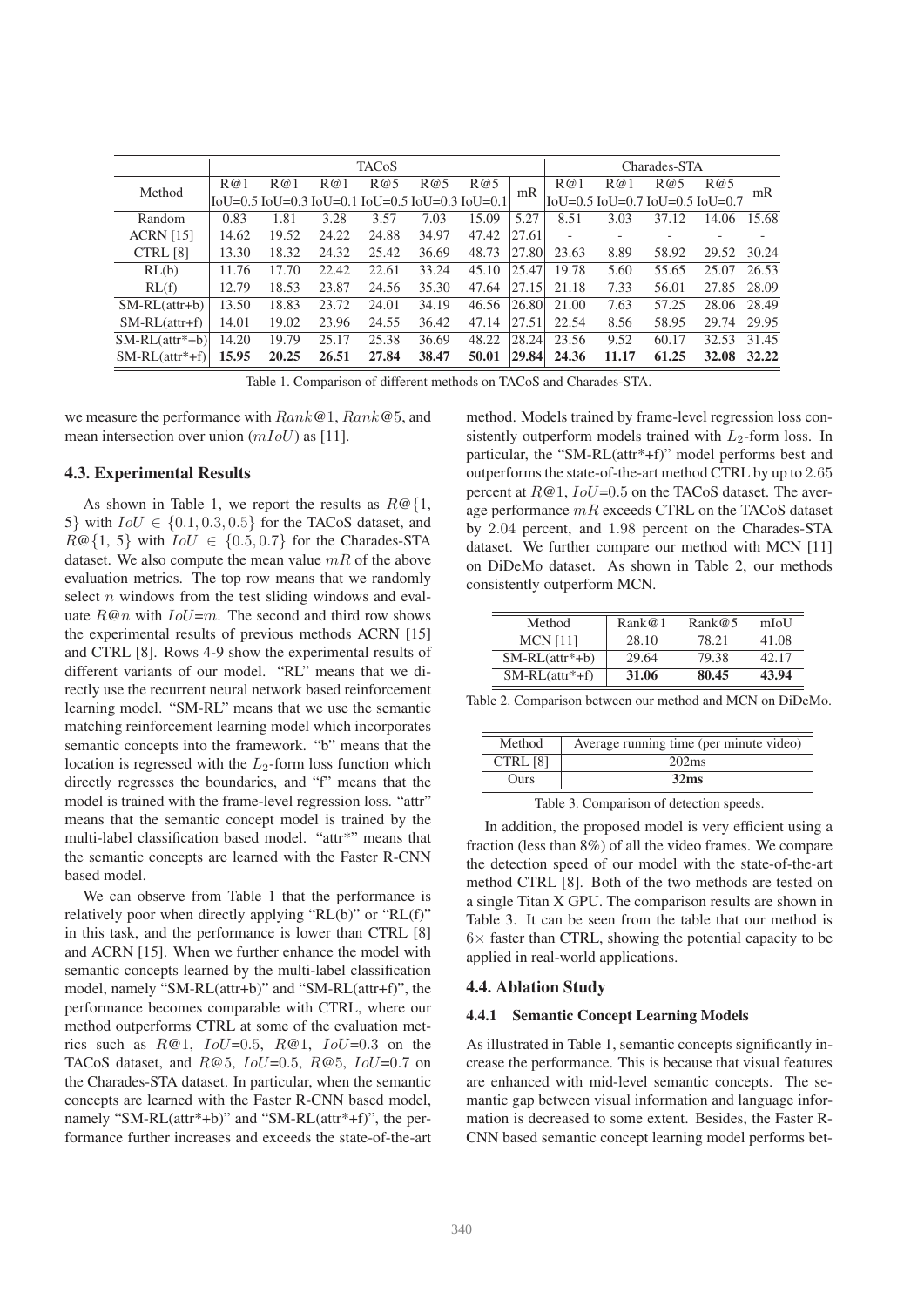

Figure 3. Examples of the observation policies and predictions by our proposed method.

ter than multi-label based semantic concept learning model in our experiments. This is because the Faster R-CNN can attend to more accurate regions of interest and the features are more fine-grained in comparison with the single multilabel classification model.

## 4.4.2 Comparison on Different Loss Functions

As shown in Table 1, the model trained with frame-level regression loss consistently outperforms the regular  $L_2$ -form regression loss. The possible reason is when training the model with frame-level regression loss the  $f_{se}$  in Eq. (2) is modeled as a fully connected layer with 25, 21 or 20 output nodes instead of just 2 nodes which directly regress the start point and end point. Accordingly the binary sigmoid crossentropy loss forces the model to encode more information from the previous summarization of videos, leading to more accurate location estimation.

#### 4.4.3 Hyper-parameters Analysis

When training the proposed model, we vary the number of observations,  $w1$  and  $w2$  in Eq. (6), and the standard variance  $\delta$  of the Gaussian distribution of loc<sub>t</sub>. The experiments are conducted with our SM-RL(attr\*+f) model on the TACoS dataset. The corresponding results in Table 4 show that the accuracy dramatically decreases when the number of observations is set to 1. Nevertheless, when the value is larger than 4, the model is very robust. As shown in Table 5, the result achieves best when  $\delta = 0.08$ . As shown in Table 6, the result achieves best when  $w1=1$  and  $w2=1$ .

| Observation                                                     |       | $\mathcal{D}_{\mathcal{A}}$ |               | 4     | 6             |       | 8                           |  |
|-----------------------------------------------------------------|-------|-----------------------------|---------------|-------|---------------|-------|-----------------------------|--|
| $R@1, IoU=0.5$                                                  | 4.26  |                             | 8.45          | 15.58 | 15.95         |       | 15.20                       |  |
| Table 4. Performance comparison for the number of observations. |       |                             |               |       |               |       |                             |  |
| δ                                                               | 0     | 0.04                        |               | 0.08  | 0.12          | 0.16  |                             |  |
| $R@1, IoU=0.5$                                                  | 9.57  |                             | 9.36          | 15.95 |               | 10.16 |                             |  |
| Table 5. Performance comparison for parameter $\delta$ .        |       |                             |               |       |               |       |                             |  |
| w <sup>1</sup>                                                  |       |                             |               |       | $\mathcal{D}$ | κ     |                             |  |
| w2                                                              |       | $\mathcal{D}_{\mathcal{L}}$ | $\mathcal{R}$ | 1     | $\mathcal{R}$ |       | $\mathcal{D}_{\mathcal{A}}$ |  |
| $R@1, IoU=0.5$                                                  | 15.95 | 9.48                        | 7.52          | 7.33  | 12.45         | 8.36  | 13.12                       |  |

Table 6. Performance comparison for  $w1$  and  $w2$ .

#### 4.4.4 Result Visualization

As shown in Figure 3, we illustrate two typical examples of observation policies that our model learns. The sentence query of the left example is "the person washes the leeks in the sink". Note that when the agent is near to the end time of the activity, it takes a step backward to refine its hypothesis. However, the prediction is a little longer than the ground truth, as the start location of this activity is hard to define. The model outputs the prediction from the time when the person puts the leeks in the sink, while the ground truth annotates this activity from the time when the person starts to wash it. The possible reason is that the image details are not well captured and the definition of an activity in real life is obscure. The right example illustrates the observation policy for the sentence query "person put on a pair of shoes". For this sentence query, the agent takes two step backward to refine its start time and end time. It is obvious that the prediction is much more accurate than the left one, because it is easier to verify the start and end positions for this activity.

# 5. Conclusion and Future Work

This paper has studied a rarely investigated and challenging problem, namely language-driven temporal activity localization. To deal with this problem, we have proposed a semantic reinforcement learning (SM-RL) model for temporal activity localization. The experimental results on three benchmark datasets have shown that our method outperforms the state-of-the-art method with a much higher speed. Currently we associate the hidden state of LSTM and sentence embedding with a simple concatenation. In the future, we would like to apply the gated fusion unit to associate the multi-modal data.

### 6. Acknowledgements

This work is jointly supported by National Key Research and Development Program of China (2016YFB1001000), National Natural Science Foundation of China (61525306, 61633021, 61721004, 61420106015, 61806194), Capital Science and Technology Leading Talent Training Project (Z181100006318030), and Beijing Science and Technology Project (Z181100008918010).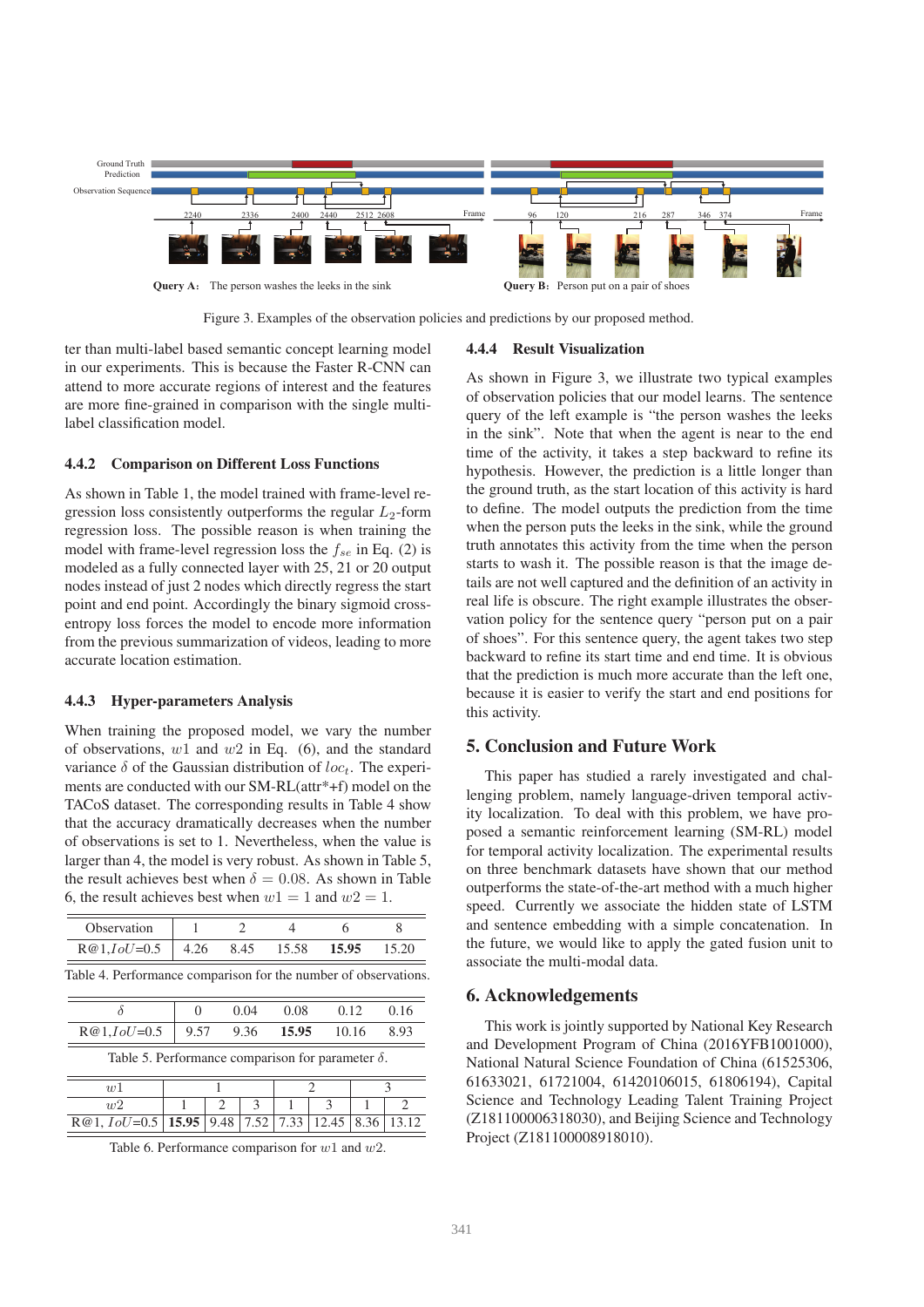## References

- [1] Peter Anderson, Xiaodong He, Chris Buehler, Damien Teney, Mark Johnson, Stephen Gould, and Lei Zhang. Bottom-up and top-down attention for image captioning and visual question answering. In *Proceedings of the IEEE Conference on Computer Vision and Pattern Recognition (CVPR)*, pages 6077–6086, 2018.
- [2] S Buch, V Escorcia, B Ghanem, L Fei-Fei, and JC Niebles. End-to-end, single-stream temporal action detection in untrimmed videos. In *Proceedings of the British Machine Vision Conference (BMVC)*, 2017.
- [3] Shyamal Buch, Victor Escorcia, Chuanqi Shen, Bernard Ghanem, and Juan Carlos Niebles. Sst: Single-stream temporal action proposals. In *Proceedings of the IEEE Conference on Computer Vision and Pattern Recognition (CVPR)*, pages 6373–6382, 2017.
- [4] Fabian Caba Heilbron, Juan Carlos Niebles, and Bernard Ghanem. Fast temporal activity proposals for efficient detection of human actions in untrimmed videos. In *Proceedings of the IEEE Conference on Computer Vision and Pattern Recognition (CVPR)*, pages 1914–1923, 2016.
- [5] Yu-Wei Chao, Sudheendra Vijayanarasimhan, Bryan Seybold, David A Ross, Jia Deng, and Rahul Sukthankar. Rethinking the faster r-cnn architecture for temporal action localization. In *Proceedings of the IEEE Conference on Computer Vision and Pattern Recognition (CVPR)*, pages 1130– 1139, 2018.
- [6] Xiyang Dai, Bharat Singh, Guyue Zhang, Larry S Davis, and Yan Qiu Chen. Temporal context network for activity localization in videos. In *Proceedings of the IEEE International Conference on Computer Vision (ICCV)*, pages 5727–5736, 2017.
- [7] Victor Escorcia, Fabian Caba Heilbron, Juan Carlos Niebles, and Bernard Ghanem. Daps: Deep action proposals for action understanding. In *Proceedings of the European Conference on Computer Vision (ECCV)*, pages 768–784, 2016.
- [8] Jiyang Gao, Chen Sun, Zhenheng Yang, and Ram Nevatia. Tall: Temporal activity localization via language query. In *Proceedings of the IEEE International Conference on Computer Vision (ICCV)*, pages 5277–5285, 2017.
- [9] Jiyang Gao, Zhenheng Yang, and Ram Nevatia. Cascaded boundary regression for temporal action detection. In *Proceedings of the British Machine Vision Conference (BMVC)*, 2017.
- [10] Jiyang Gao, Zhenheng Yang, Chen Sun, Kan Chen, and Ram Nevatia. Turn tap: Temporal unit regression network for temporal action proposals. In *Proceedings of the IEEE International Conference on Computer Vision (ICCV)*, pages 3648–3656, 2017.
- [11] Lisa Anne Hendricks, Oliver Wang, Eli Shechtman, Josef Sivic, Trevor Darrell, and Bryan Russell. Localizing moments in video with natural language. In *Proceedings of the IEEE International Conference on Computer Vision (ICCV)*, pages 5803–5812, 2017.
- [12] Yan Huang, Qi Wu, and Liang Wang. Learning semantic concepts and order for image and sentence matching. In *Pro-*

*ceedings of the IEEE Conference on Computer Vision and Pattern Recognition (CVPR)*, pages 6163–6171, 2018.

- [13] Ryan Kiros, Yukun Zhu, Ruslan R Salakhutdinov, Richard Zemel, Raquel Urtasun, Antonio Torralba, and Sanja Fidler. Skip-thought vectors. In *Advances in Neural Information Processing Systems (NIPS)*, pages 3294–3302, 2015.
- [14] Tianwei Lin, Xu Zhao, and Zheng Shou. Single shot temporal action detection. In *Proceedings of the ACM on Multimedia Conference (ACM MM)*, pages 988–996, 2017.
- [15] Meng Liu, Xiang Wang, Liqiang Nie, Xiangnan He, Baoquan Chen, and Tat-Seng Chua. Attentive moment retrieval in videos. In *The 41st International ACM SIGIR Conference on Research and Development in Information Retrieval*, pages 15–24, 2018.
- [16] Phuc Nguyen, Ting Liu, Gautam Prasad, and Bohyung Han. Weakly supervised action localization by sparse temporal pooling network. In *Proceedings of the IEEE Conference on Computer Vision and Pattern Recognition (CVPR)*, pages 6752–6761, 2018.
- [17] Michaela Regneri, Marcus Rohrbach, Dominikus Wetzel, Stefan Thater, Bernt Schiele, and Manfred Pinkal. Grounding action descriptions in videos. *Transactions of the Association of Computational Linguistics*, 1:25–36, 2013.
- [18] Olga Russakovsky, Jia Deng, Hao Su, Jonathan Krause, Sanjeev Satheesh, Sean Ma, Zhiheng Huang, Andrej Karpathy, Aditya Khosla, Michael Bernstein, et al. Imagenet large scale visual recognition challenge. *International Journal of Computer Vision (IJCV)*, 115(3):211–252, 2015.
- [19] Zheng Shou, Jonathan Chan, Alireza Zareian, Kazuyuki Miyazawa, and Shih-Fu Chang. Cdc: convolutional-deconvolutional networks for precise temporal action localization in untrimmed videos. In *Proceedings of the IEEE Conference on Computer Vision and Pattern Recognition (CVPR)*, pages 1417–1426, 2017.
- [20] Zheng Shou, Dongang Wang, and Shih-Fu Chang. Temporal action localization in untrimmed videos via multi-stage cnns. In *Proceedings of the IEEE Conference on Computer Vision and Pattern Recognition (CVPR)*, pages 1049–1058, 2016.
- [21] Karen Simonyan and Andrew Zisserman. Very deep convolutional networks for large-scale image recognition. In *International Conference on Learning Representations (ICLR)*, 2014.
- [22] Ivan Vendrov, Ryan Kiros, Sanja Fidler, and Raquel Urtasun. Order-embeddings of images and language. *Proceedings of the International Conference on Learning Representations (ICLR)*, 2016.
- [23] Subhashini Venugopalan, Lisa Anne Hendricks, Marcus Rohrbach, Raymond J. Mooney, Trevor Darrell, and Kate Saenko. Captioning images with diverse objects. *Proceedings of the IEEE Conference on Computer Vision and Pattern Recognition (CVPR)*, pages 1170–1178, 2017.
- [24] Limin Wang, Yuanjun Xiong, Dahua Lin, and Luc Van Gool. Untrimmednets for weakly supervised action recognition and detection. In *Proceedings of the IEEE International Conference on Computer Vision (ICCV)*, pages 6402–6411, 2017.
- [25] Huijuan Xu, Abir Das, and Kate Saenko. R-c3d: Region convolutional 3d network for temporal activity detection. In